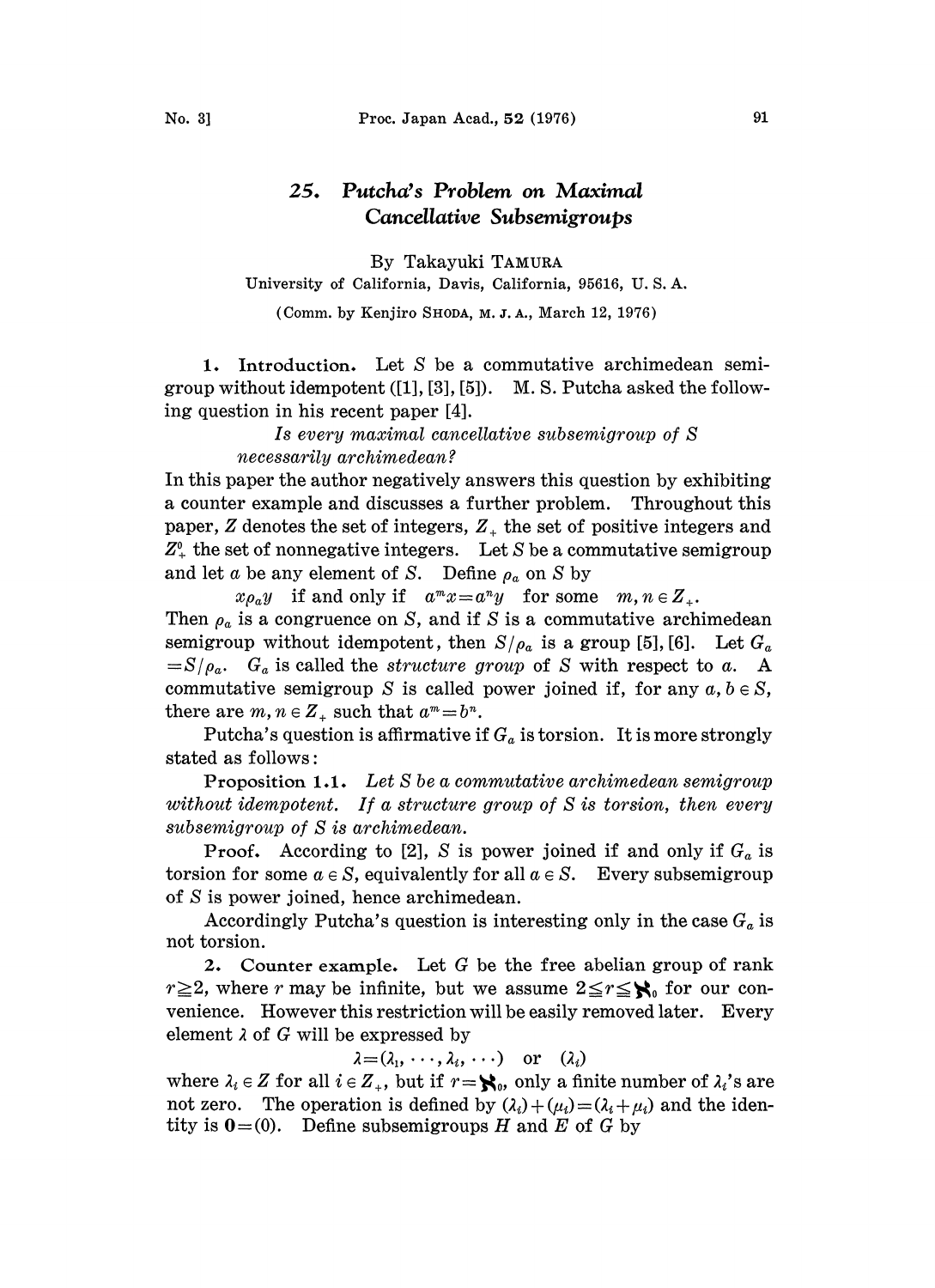92 T. TAMURA [Vol. 52,

$$
H = \{ \lambda \in G : \lambda_i \geq 0 \qquad \text{for all } i \in Z_+ \},
$$
  
\n
$$
E = \{ \lambda \in H : \lambda_{2i+1} = 0 \qquad \text{for all } i \in Z_+ \}.
$$
  
\nFor each  $\lambda = (\lambda_i)$  of G, we define  $||\lambda||$  by  
\n
$$
||\lambda|| = \sum_{\lambda_i \neq 0} \lambda_i, \qquad ||0|| = 0.
$$

Let  $S=H\cup (G\times Z^0_+)$  be the set union of the set H and the product set  $G \times Z^0_+$ . Elements of H are denoted by  $\lambda, \mu, \cdots$ ; those of  $G \times Z^0_+$  are denoted by  $(\lambda, x), (\mu, y), \cdots$  where  $\lambda, \mu \in G$ ,  $x, y \in Z^0_+$ . Define the commutative binary operation in  $S$  as follows:

$$
\lambda \cdot \mu = \begin{cases}\n(\lambda + \mu, 3) & \lambda, \mu \in H \setminus E, \\
(\lambda + \mu, \|\mu\| + 2) & \lambda \in H \setminus E, \mu \in E, \\
(\lambda + \mu, \|\lambda + \mu\| + 1) & \lambda, \mu \in E.\n\end{cases}
$$
\n
$$
\lambda \cdot (\mu, x) = \begin{cases}\n(\lambda + \mu, x + 2) & \lambda \in H \setminus E, \mu \in G, \\
(\lambda + \mu, x + \|\lambda\| + 1) & \lambda \in E, \mu \in G.\n\end{cases}
$$
\n
$$
(\lambda, x) \cdot (\mu, y) = (\lambda + \mu, x + y + 1) \qquad \lambda, \mu \in G.
$$

The subsemigroup  $G \times Z^0_+$  of S is isomorphic to the direct product of G and  $Z_+$  under addition, and hence  $G \times Z_+$  is archimedean. Furthermore S is an inflation [1] of  $G \times Z^0$  determined by the map  $\varphi: H \to G \times Z^0$ . where  $\varphi$  is defined by

$$
\varphi(\lambda) = \begin{cases} (\lambda, 1) & \text{if } \lambda \in H \setminus E \\ (\lambda, \|\lambda\|) & \text{if } \lambda \in E. \end{cases}
$$

Therefore S is a commutative archimedean semigroup. Since  $G \times Z^0$ . has no idempotent, S has no idempotent.

Let

$$
T = H \cup \{(\lambda, x): \lambda \in H \setminus E, x \geq 2\} \cup \{(\lambda, \|\lambda\| + x): \lambda \in E, x \geq 1\}.
$$

From the definition of multiplication in  $S$ , we see that  $T$  is a subsemigroup of S. Let  $L=T\backslash H$ . L is a cancellative ideal of T. It is easily seen that  $\lambda \cdot (\nu, x) = \mu \cdot (\nu, x)$  implies  $\lambda = \mu$ . The other cases of cancellation of  $T$  is shown by cancellation of  $L$ . Therefore  $T$  is cancellative.

Let  $\theta: S \rightarrow G$  be the homomorphism defined by

$$
\theta(\lambda) = \lambda \quad \text{if } \lambda \in H
$$
  

$$
\theta(\lambda, x) = \lambda \quad \text{if } (\lambda, x) \in G \times Z^0_+.
$$

Note that  $\theta$  is nothing but  $S\rightarrow G_0=S/\rho_0$ .

Let  $M$  be a cancellative subsemigroup of  $S$  properly containing  $T$ . Suppose M is archimedean. Then  $\theta(M)$  is archimedean. Since the subsemigroup H of G contains the identity 0 of  $G$ ,  $\theta(H)$  contains 0, and hence  $\theta(M)$  contains 0. It is, therefore, a subgroup of G which contains the subsemigroup H of G. But  $G = \theta(M)$  since G is generated by H. Consider  $\lambda \in G$  defined by

$$
\lambda_i = \begin{cases} -1 & i=1 \\ 0 & i \neq 1. \end{cases}
$$

Then  $(\lambda, x) \in M$  for some  $x \in Z^0_+$ . Choose  $\nu \in E$  such that  $\|\nu\| = x+2$ . Let  $\mu=-\lambda+\nu$ . Then  $\mu\in H\backslash E$ , so  $\mu\in T$  and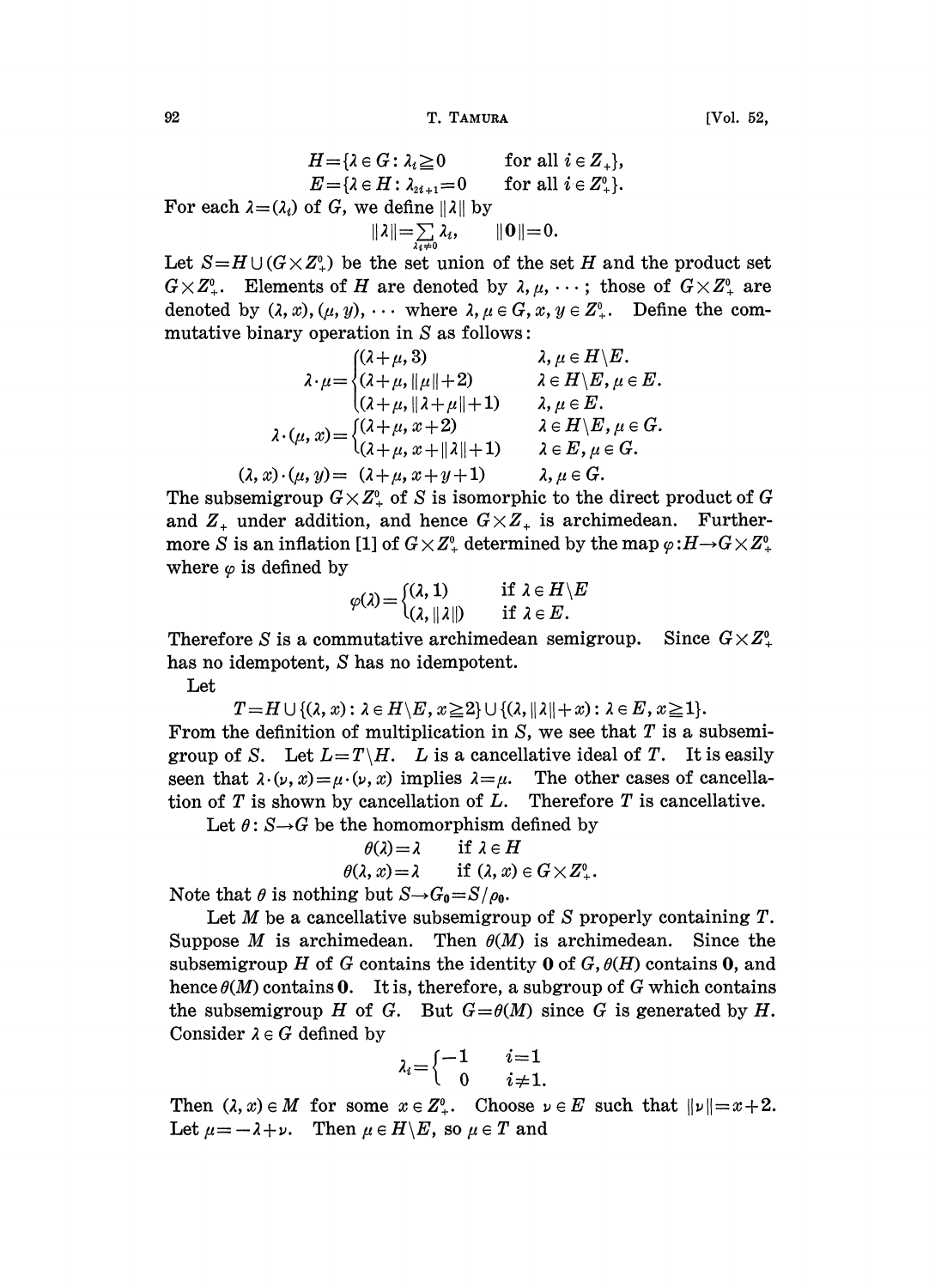$\mu \cdot (\lambda, x) = (\lambda + \mu, x + 2) = (\nu, \|\nu\|),$ 

so that,  $(\nu, ||\nu||) \in M$ . On the other hand,

 $\nu \cdot (\nu, \|\nu\|) = (2\nu, 2 \|\nu\| + 1) = (2\nu, \|2\nu\| + 1) = \nu \cdot \nu$ 

but  $(\nu, ||\nu||) \neq \nu$ . This contradicts cancellation of M. Hence no cancellative subsemigroup which properly contains  $T$  is archimedean.

We can remove the restriction " $\leq \aleph$ ". Let  $G_i$  be the free abelian group of rank  $\geq$ **\,**. The above G is regarded as a subgroup of  $G_1$ . Let H and E be the subsemigroups of G defined as before and let  $S_1$  $=H\cup (G_1\times Z^0_+)$ ; the operation in S<sub>1</sub> is defined in the same way as in S except replacing G by  $G_1$ . T is exactly the same as before and  $\theta_1: S_1 \rightarrow G_1$ is similarly defined as  $\theta$ . If  $M_1$  is a cancellative subsemigroup of  $S_1$ and if  $T \subseteq M_1 \subset S$ , then  $G_1 = \theta_1(M_1)$  and we have the same conclusion.

3. Remark. Let  $D$  be a commutative semigroup. If there is an element a of D such that, for every  $b \in D$ ,  $a^m = bc$  for some  $c \in D$  and some  $m \in \mathbb{Z}_+$ , then D is called subarchimedean. Let G be the free abelian group of rank  $r, 2 \le r \le \aleph_0$ . In this section, we note that the T in Section 2 is contained in a subarchimedean maximal cancellative subsemigroup  $M_0$  of S. Let  $A = \{ \lambda \in G : \lambda_{2i} = 0 \text{ for all } i \in Z_+ \}, F = \{ \lambda \in A :$  $||\lambda|| \geq 0$ .

(3.1) Let X be a subsemigroup of A such that  $F \subseteq X \subseteq A$ . Then X contains an element  $\nu \in G$  such that  $\nu \neq 0$  and  $\nu_{2i+1} \leq 0$  for all  $i \in Z^0_+$ .

As the dual of A, we define  $B = \{ \lambda \in G : \lambda_{2i+1} = 0 \text{ for all } i \in \mathbb{Z}_{+}^0 \}.$  Then G is the direct sum of A and  $B: G = A + B$ . Let  $\lambda \in G$ . The projections of  $\lambda$  into A and B are denoted by  $\lambda_A$  and  $\lambda_B$  respectively:  $\lambda = \lambda_A$  $+ \lambda_B$ . Now define  $\tilde{H} = {\lambda \in G : \lambda_A \in F}$ . E and H were defined in Section 2 and E denotes the subgroup of G generated by E. Then  $H \subset \tilde{H}$ and  $\tilde{H}=F+B$ .

Let

$$
F_0 = \{\lambda \in F : ||\lambda|| = 0\}, \qquad F_+ = \{\lambda \in F : ||\lambda|| > 0\},
$$
  

$$
\tilde{H}_0 = \{\lambda \in G : \lambda_A \in F_0\}, \qquad \tilde{H}_+ = \{\lambda \in G : \lambda_A \in F_+\}.
$$

 $F_0$  is a subgroup of F, and  $F_+$  is an ideal of F;  $H \backslash E$  is an ideal of H;  $\tilde{H} \backslash E$  is an ideal of  $\tilde{H}$ .

(3.2) Let  $\lambda, \mu \in \tilde{H}$ . Then  $\lambda + \mu \in \tilde{H}_0$  if and only if  $\lambda, \mu \in \tilde{H}_0$ .

Further, consider the subsets Y of  $\tilde{H}_{+}\backslash H$  satisfying that  $\lambda+\mu \notin H$ for every distinct  $\lambda, \mu \in Y$ . Let C be a maximal such set Y. Such a Y exists. For example, choose  $\lambda \in \tilde{H}_{+} \backslash H$  with  $\lambda_{2} < 0$ , and then define  $Y = \{m\lambda : m \in Z_+\}.$  Existence of maximal one is due to Zorn's lemma.

Let  $D=\tilde{H}_{+}\backslash(H\cup C)$ , i.e.,  $\tilde{H}_{+}\backslash H=C\cup D$ . Now define subsets of S as follows:

s:  
\n
$$
T_c = \{ (\lambda, x) : \lambda \in C, x \ge 0 \}, \qquad T_D = \{ (\lambda, x) : \lambda \in D, x \ge 1 \},
$$
\n
$$
T_{F_0} = \{ (\lambda, x) : \lambda \in \tilde{H}_0 \setminus H, x \ge ||\lambda|| \}.
$$

For our convenience the sets appearing in Section 2 are denoted by